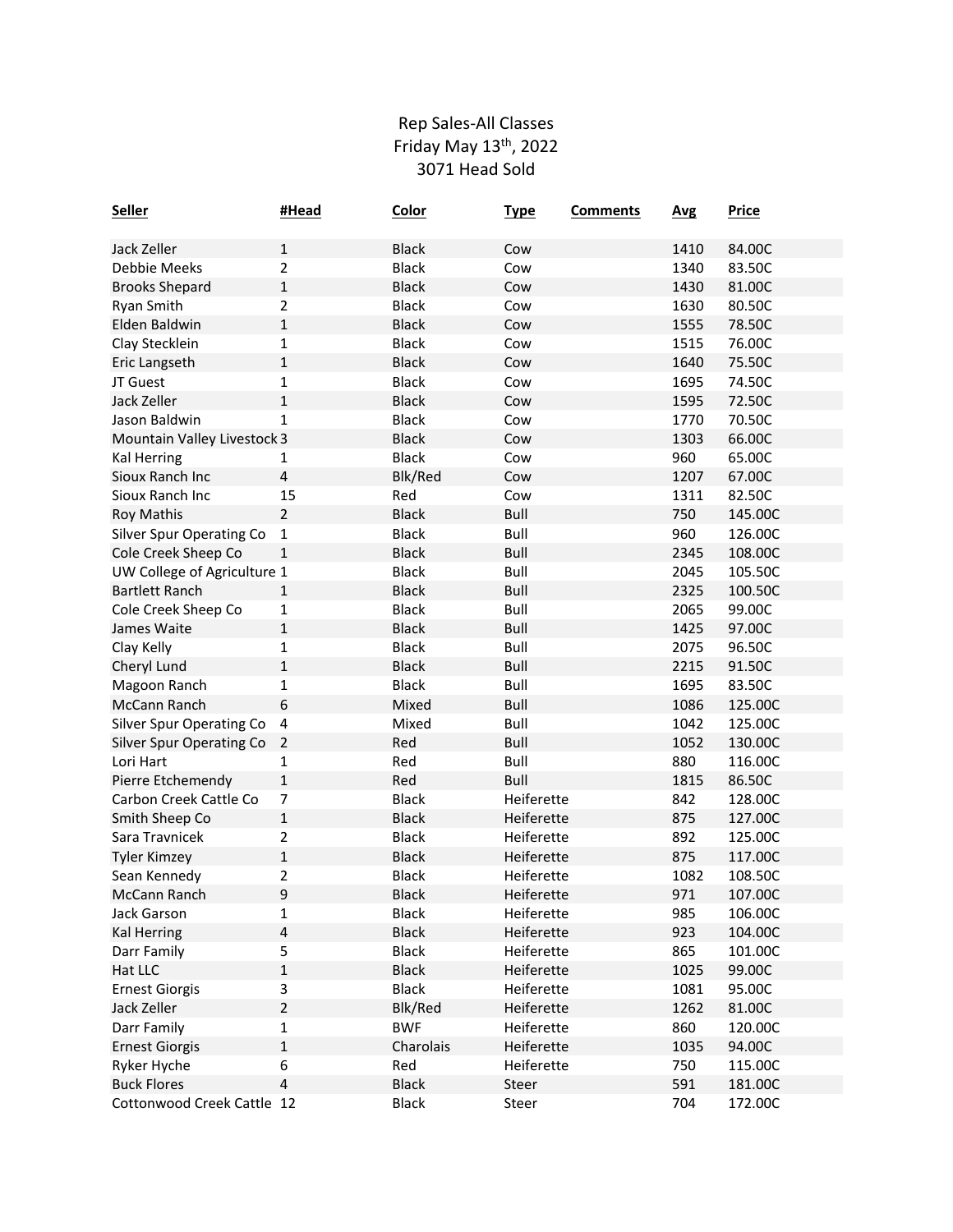## Rep Sales‐All Classes Friday May 13th, 2022 3071 Head Sold

| Seller                         | #Head          |          | Color                 | <b>Type</b>        | <b>Comments</b>        | <b>Avg</b> | <b>Price</b>         |
|--------------------------------|----------------|----------|-----------------------|--------------------|------------------------|------------|----------------------|
| T & L Livestock                | 11             |          | <b>Black</b>          | Steer              |                        | 714        | 164.00C              |
| <b>Roy Mathis</b>              | 4              |          | <b>Black</b>          | Steer              |                        | 763        | 160.00C              |
| T & L Livestock                | 61             |          | <b>Black</b>          | Steer              |                        | 826        | 154.50C              |
| <b>Buck Flores</b>             | 3              |          | <b>Black</b>          | Steer              |                        | 735        | 151.00C              |
| <b>Paul Hicks</b>              | 6              |          | Blk/Red               | Steer              |                        | 885        | 146.00C              |
| Dennis Edwards                 | 10             |          | <b>Black</b>          | Heifer             |                        | 643        | 170.00C              |
| <b>Arrow L Farms</b>           | 94             |          | <b>Black</b>          | Heifer             |                        | 617        | 165.75C              |
| Larry Steinle                  | 27             |          | <b>Black</b>          | Heifer             |                        | 663        | 163.00C              |
| <b>Shaffer Livestock LLC</b>   | 5              |          | <b>Black</b>          | Heifer             |                        | 713        | 157.00C              |
| Poindexter Ranch               | 30             |          | <b>Black</b>          | Heifer             |                        | 766        | 155.75C              |
| Shawn Marsh                    | 6              |          | <b>Black</b>          | Heifer             |                        | 655        | 155.00C              |
| Shaffer Livestock              | 13             |          | <b>Black</b>          | Heifer             |                        | 787        | 152.00C              |
| T & L Livestock                | 49             |          | <b>Black</b>          | Heifer             |                        | 808        | 147.25C              |
| <b>Cottonwood Creek Cattle</b> | 15             |          | <b>Black</b>          | Heifer             |                        | 790        | 146.75C              |
| Shawn Marsh                    | $\mathsf 9$    |          | <b>Black</b>          | Heifer             |                        | 824        | 146.00C              |
| Paul Hicks                     | 2              |          | <b>Black</b>          | Heifer             |                        | 807        | 145.00C              |
| <b>Tom Battistone</b>          | 12             |          | <b>Black</b>          | Heifer             |                        | 770        | 143.00C              |
| <b>MR Angus</b>                | 3              |          | <b>Black</b>          | Heifer             |                        | 798        | 142.00C              |
| McCann Ranch                   | 4              |          | <b>Black</b>          | Heifer             |                        | 898        | 126.00C              |
| <b>Branson McIntyre</b>        | 2              |          | <b>Black</b>          | Heifer             |                        | 1030       | 125.00C              |
| CL Reynolds                    | 23             |          | Red                   | Heifer             |                        | 715        | 157.50C              |
| Kerns Cattle Co                | 3              |          | <b>Black</b>          | <b>Steer Calf</b>  |                        | 396        | 220.00C              |
| Cade Carter                    | 40             |          | <b>Black</b>          | <b>Steer Calf</b>  |                        | 542        | 197.00C              |
| Cade Carter                    | 21             |          | <b>Black</b>          | <b>Steer Calf</b>  |                        | 654        | 174.00C              |
| <b>Buck Flores</b>             | 7              |          | <b>Black</b>          | <b>Steer Calf</b>  |                        | 632        | 173.00C              |
| <b>LCCC</b>                    | 10             |          | Blk/Red               | <b>Steer Calf</b>  |                        | 445        | 205.00C              |
| Dean Anderson                  | $\mathbf{1}$   |          | Red                   | <b>Steer Calf</b>  |                        | 385        | 205.00C              |
| Dean Anderson                  | 2              |          | Red                   | <b>Steer Calf</b>  |                        | 490        | 201.00C              |
| Robin Taylor                   | 12             |          | <b>Black</b>          | <b>Heifer Calf</b> |                        | 352        | 187.50C              |
| <b>LCCC</b>                    | 14             |          | <b>Black</b>          | <b>Heifer Calf</b> |                        | 437        | 180.00C              |
| <b>Kerns Cattle</b>            | 9              |          | <b>Black</b>          | <b>Heifer Calf</b> |                        | 470        | 179.50C              |
| Robin Taylor                   | 37             |          | <b>Black</b>          | <b>Heifer Calf</b> |                        | 490        | 177.00C              |
| Michael Ridenour               | 19             |          | <b>Black</b>          | <b>Heifer Calf</b> |                        | 480        | 176.50C              |
| N 7 Land & Livestock           | 39             |          | <b>Black</b>          | <b>Heifer Calf</b> |                        | 581        | 172.00C              |
| M Diamond Angus Ranch          | 14             |          | <b>Black</b>          | <b>Heifer Calf</b> |                        | 648        | 166.00C              |
| Cody Thompson                  | 4              |          | <b>Black</b>          | <b>Heifer Calf</b> |                        | 605        | 164.50C              |
| <b>B &amp; B Ranches</b>       | 9              |          | <b>Black</b>          | Heifer Calf        |                        | 488        | 164.00C              |
| Michael Ridenour               | 7              |          | <b>Black</b>          | <b>Heifer Calf</b> |                        | 516        | 160.00C              |
| Cade Carter                    | 4              |          | Blk/Red               | <b>Heifer Calf</b> |                        | 436        | 181.00C              |
| <b>Buck Flores</b>             | 5              |          | <b>BWF</b>            | Heifer Calf        |                        | 571        | 169.00C              |
| N 7 Land & Livestock           | 24             |          | Mixed                 | Heifer Calf        |                        | 617        | 168.00C              |
| Pokorny Ranch                  | 16             | BV       | <b>Black</b>          |                    | Bred Cow 3-SM/May-June | 1305       | 1500.00H             |
| <b>Howard Deselms</b>          | 5              | BV       | Black                 |                    | Bred Cow 3-SM/Summer   | 1248       | 1050.00H             |
| Terry Jackson                  | $\overline{2}$ | BV       | Black                 | Bred Heifer May    |                        | 1265       | 1350.00H             |
| McCann Ranch                   | 6              | ΒV       | <b>Black</b>          |                    | Bred Heifer Summer     | 942        | 1150.00H             |
| Pete Thompson                  | 5              | BV       | <b>Black</b>          | Pairs              | 6yr                    | 1594       | 2200.00H             |
| Pete Thompson                  | 30             | BV       | <b>Black</b>          | Pairs              | 4yr                    | 1564       | 2175.00H             |
| Pete Thompson                  | 10             | BV<br>BV | <b>Black</b>          | Pairs<br>Pairs     | 4yr                    | 1317       | 2100.00H<br>2075.00H |
| Pete Thompson                  | 23<br>$11\,$   | BV       | <b>Black</b><br>Black |                    | 5yr                    | 1615       |                      |
| Pete Thompson                  |                |          |                       | Pairs              | 3yr                    | 1534       | 2075.00H             |
| Pete Thompson                  | 6              | BV       | <b>Black</b>          | Pairs              | 6yr                    | 1686       | 1900.00H             |